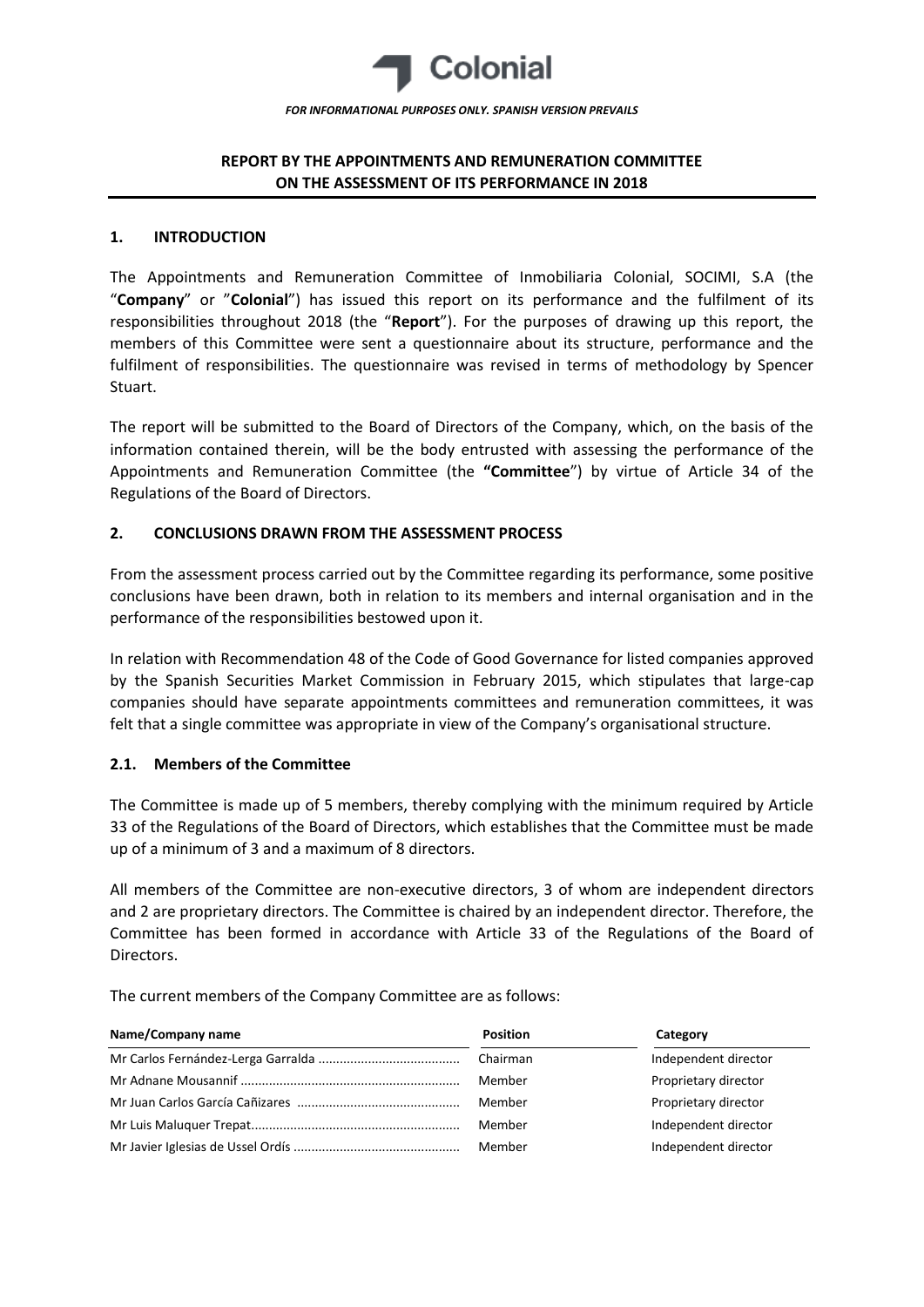

No changes were made to the composition of the Committee in 2018.

In addition to members of the Committee, the following, among others, also attended meetings: (i) the Chairman of the Board of Directors; (ii) the CEO; (iii) the Deputy Secretary of the Board of Directors; and (iv) the Company's Senior Business Advisor on the digitalisation process.

Committee members have the necessary knowledge, skills and experience to discharge their duties. In this regard, the academic and professional background of the directors are available on the Company's corporate website [\(link\)](https://www.inmocolonial.com/en/shareholders-investors/corporate-governance/board-directors-0).

On the basis of this, it can be concluded that the Committee is duly organised and made up of directors who have the skills and qualifications required for their roles.

## **2.2. Performance of the Committee**

In 2018, the Committee met on 6 occasions. The meetings were held on the following dates: 23 January, 6 February, 21 February, 4 April, 18 April and 14 November.

Regarding preparation and development of the meetings, the Committee Chairman calls them with sufficient notice, and they are attended by all members. Additionally, prior to each meeting, the members of the Committee are provided with the information on the agenda, thereby encouraging them to participate actively and to make informed agreements.

Lastly, it must be pointed out that the Secretary took minutes of all the meetings held, including how they developed, their contents, discussions and the agreements reached. The Committee's minutes are at the disposal of its members and those on the Board of Directors.

In accordance with the foregoing, it has been concluded that the Committee complies with the Operating Rules established by the Company Bylaws and the Regulations of the Board of Directors, and it is organised correctly and efficiently to perform its duties and for its purposes.

## **2.3. Responsibilities of the Committee**

The Committee efficiently fulfils the duties it has been entrusted with in accordance with Article 33 of the Regulations of the Board of Directors.

Likewise, the Committee performed the following functions in the course of 2018:

- Coordinated and submitted to the Board its reports, assessing the Board of Directors and the Committee, and the performance of the Chairman of the Board, the CEO, the Independent Lead Director and the Secretary of the Board, with the advice of Spencer Stuart.
- **E** Ensured that the remuneration policy established by the Company was being observed and, in particular, tabled a proposal to the Board of Directors concerning variable compensation for the Chairman and CEO.
- Analysed the 2018 variable remuneration targets to assess the performance of the Management Committee.
- Reported on and explained to members of the Committee the impact of digitalisation on the Company's business and culture, and the situation of competitors in the property sector and geographic markets.